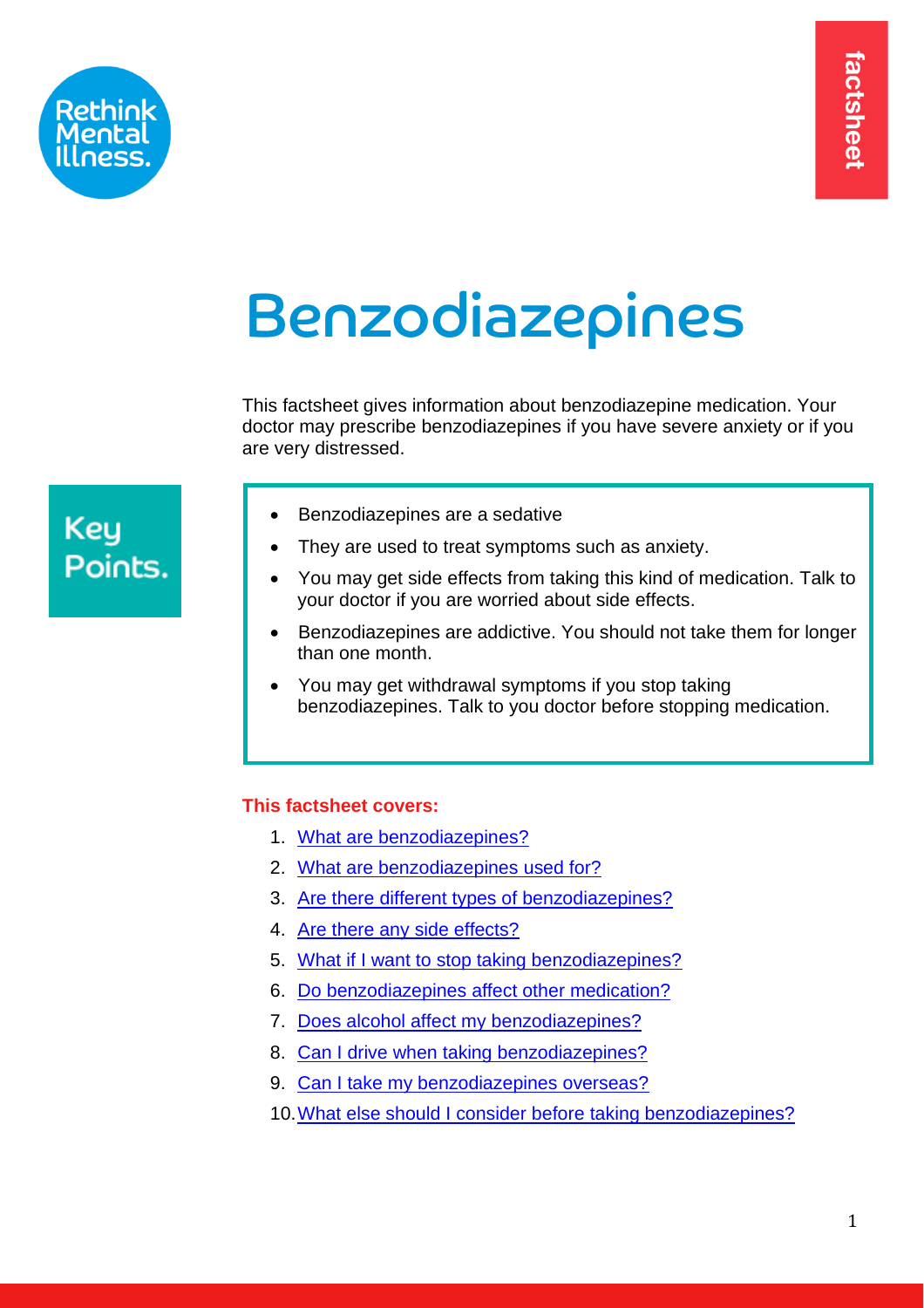# **1. What are benzodiazepines?**

Benzodiazepines are a type of sedative.<sup>1</sup> They are usually a short-term treatment given for 2-4 weeks.<sup>2</sup> They are sometimes known as 'benzos.'

Benzodiazepines will usually be taken through your mouth by table or solution. In rare situations they can be injected to help control panic attacks.<sup>3</sup>

# [Top](#page-0-2)

# <span id="page-1-0"></span>**2. What are benzodiazepines used for?**

## **Severe anxiety**

You may be given benzodiazepines for the short-term relief of severe anxiety. You should not be given them for long term relief.<sup>4</sup>

## **Panic disorders**

You may be given benzodiazepines: 5

- When you first start taking antidepressants, or
- if you don't respond to antidepressants.

## **Sleeping**

Benzodiazepines can be used to treat insomnia. Insomnia means that you find it difficult to fall asleep or stay asleep.

You should only be offered benzodiazepines to treat insomnia if it is severe, disabling or is causing you a lot of distress.<sup>6</sup>

They should only be offered for short term use.

## **Acute alcohol withdrawal<sup>7</sup>**

Long acting benzodiazepines are used to help with the effects of acute alcohol withdrawal.

You should stay in hospital during withdrawal if you have severe alcohol dependence. Withdrawal without medical support can cause dangerous side effects such as seizures.

You can find out more information about:

- Anxiety
- Drugs, alcohol and mental health

at [www.rethink.org.](http://www.rethink.org/factsheets) Or call our General Enquiries Team on 0121 522 7007 and ask them to send you a copy of our factsheet.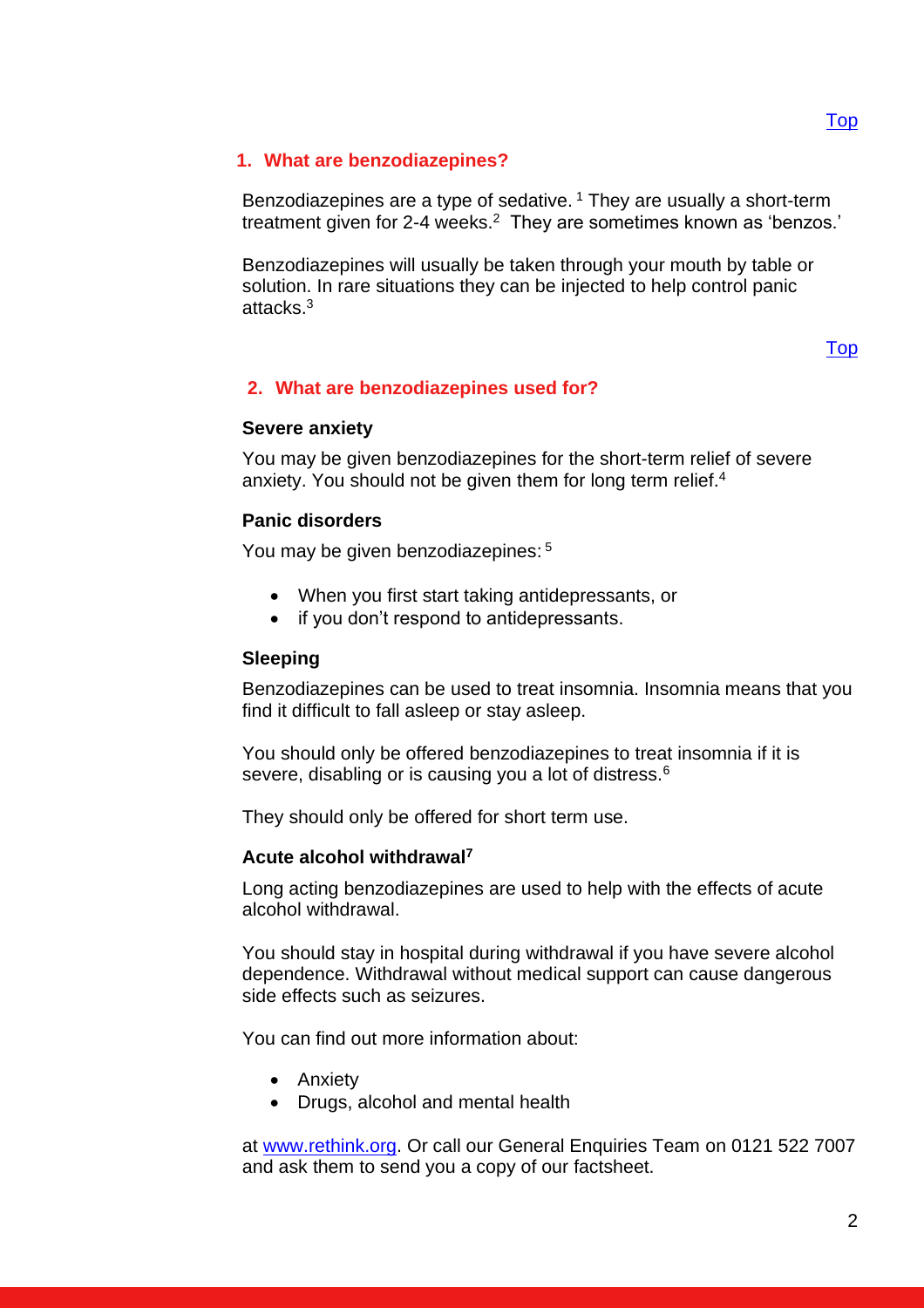# <span id="page-2-0"></span>**3. Are there different types of benzodiazepines?**

There are 2 different types of benzodiazepines. These are hypnotics and anxiolytics.

Hypnotics are shorter acting. They are mostly used for treating sleep problems such as insomnia. 8

Anxiolytics are longer lasting. They are mostly used for treating anxiety.<sup>9</sup>

Below is a table of benzodiazepines and their trade names.

| <b>Hypnotic Benzodiazepines</b>   |                   |                                  |
|-----------------------------------|-------------------|----------------------------------|
| <b>Medicine name</b>              | <b>Trade name</b> | Use to treat                     |
| Flurazepam                        | Dalmane           | Sleep problems <sup>10</sup>     |
| Loprazolam                        |                   | Sleep problems <sup>11</sup>     |
| Lormetazepam                      |                   | Sleep problems <sup>12</sup>     |
| Nitrazepam                        | Mogadon           | Sleep problems <sup>13</sup>     |
| Temazapam                         |                   | Sleep problems <sup>14</sup>     |
| <b>Anxiolytic Benzodiazepines</b> |                   |                                  |
| <b>Medicine name</b>              | <b>Trade name</b> | Use to treat                     |
| Alprazolam                        |                   | Anxiety disorders <sup>15</sup>  |
| Chlordiazepoxide                  |                   | Anxiety disorders, 16            |
| Hydrochloride                     |                   | alcohol withdrawal <sup>17</sup> |
|                                   |                   | Anxiety disorders, <sup>18</sup> |
|                                   |                   | Anxiety with sleep               |
| Diazepam                          | Rimapan,          | problems, <sup>19</sup> alcohol  |
|                                   |                   | withdrawal, <sup>20</sup> muscle |
|                                   |                   | spasms                           |
| Lorazepam                         | Ativan            | Anxiety disorders <sup>21</sup>  |
| Oxazepam                          |                   | Anxiety disorders, 22            |
| Clobazam                          | Tapclob           | Anxiety disorder <sup>23</sup>   |

You can find more information about **'Anxiety Disorders'** at [www.rethink.org.](http://www.rethink.org/) Or call our General Enquires team on 0121 522 7007 and ask them to send you a copy of our factsheet.

[Top](#page-0-2)

# <span id="page-2-1"></span>**4. Are there any side effects?**

Not everyone who takes benzodiazepines will get side effects. Talk to your doctor if you are worried about side effects.

# **Addiction**

You should only be prescribed benzodiazepines for the shortest amount of time possible. Taking benzodiazepines regularly for a few weeks or more can lead to addiction. <sup>24</sup> Doctors recommend that you only take them for 2-4 weeks.<sup>25</sup>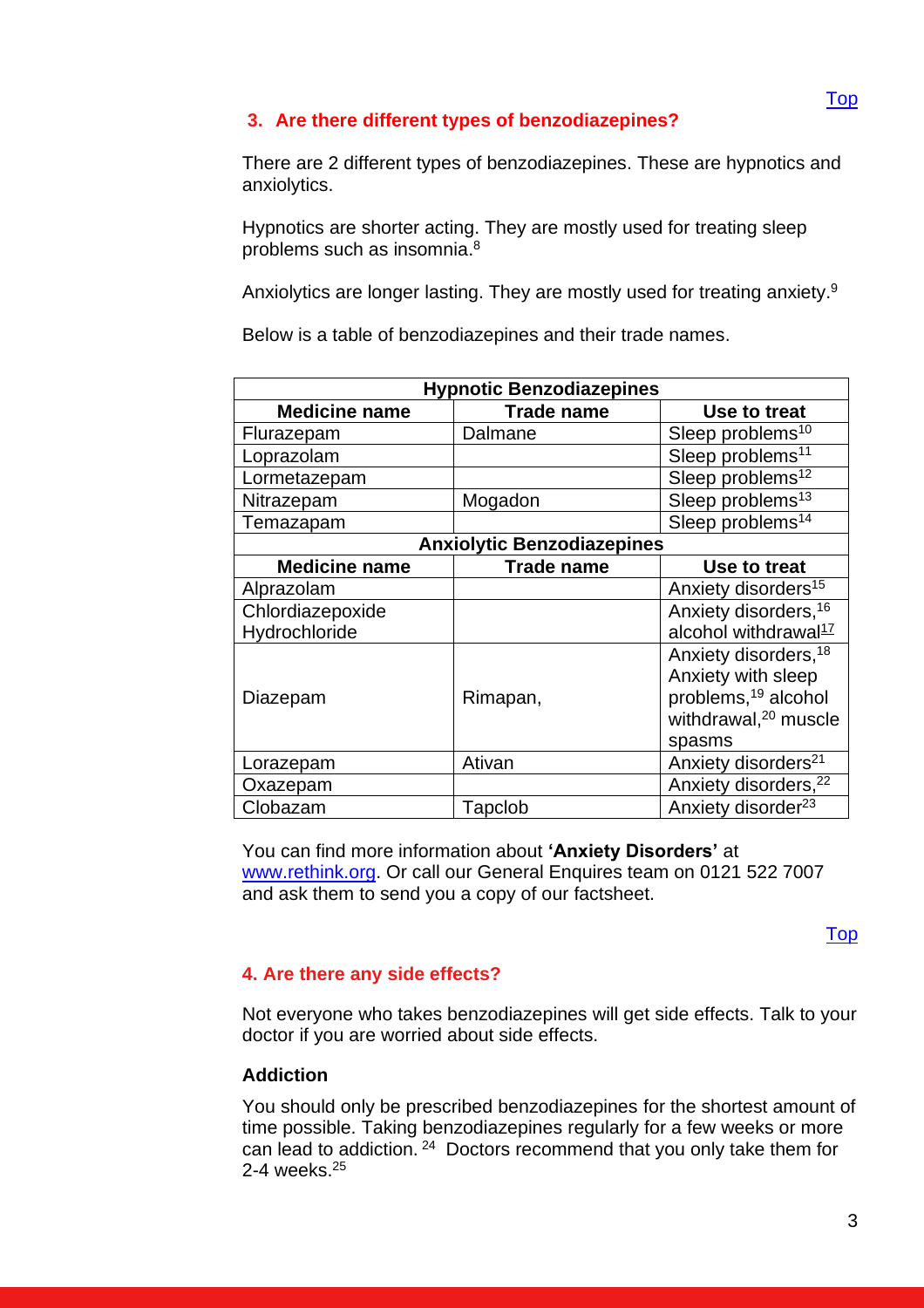Intermittent use may help to avoid addiction.<sup>26</sup> Intermittent means that you don't take it regularly. For example, you don't take it every day.

The risk of addiction is higher if you have a history of drug or alcohol abuse. Or if you have a personality disorder.<sup>27</sup>

## **Common side effects**

Common side effects include:<sup>28</sup>

- drowsiness or sleepiness
- dizziness
- headache
- confusion
- numbed emotions
- reduced awareness
- muscle weakness
- tremor
- Ataxia. Such as: $^{29}$ 
	- o balance and walking
	- o speaking
	- o swallowing
	- o your motor skills, such as writing and eating
	- o vision

You have an increased risk of falls and associated fractures if you are elderly and use benzodiazepines.<sup>30</sup>

#### **Less common and rare side effects**

Less common and rare side effects include:<sup>31</sup>

- stomach upset and diarrhoea
- nausea,
- vomiting
- constipation
- depression
- insomnia
- dry mouth
- increased appetite
- memory loss
- delusions
- aggression

[Top](#page-0-2)

## <span id="page-3-0"></span>**5. What if I want to stop taking benzodiazepines?**

Withdrawal symptoms from benzodiazepines can happen if you have been taking the medication regularly for 4-6 weeks.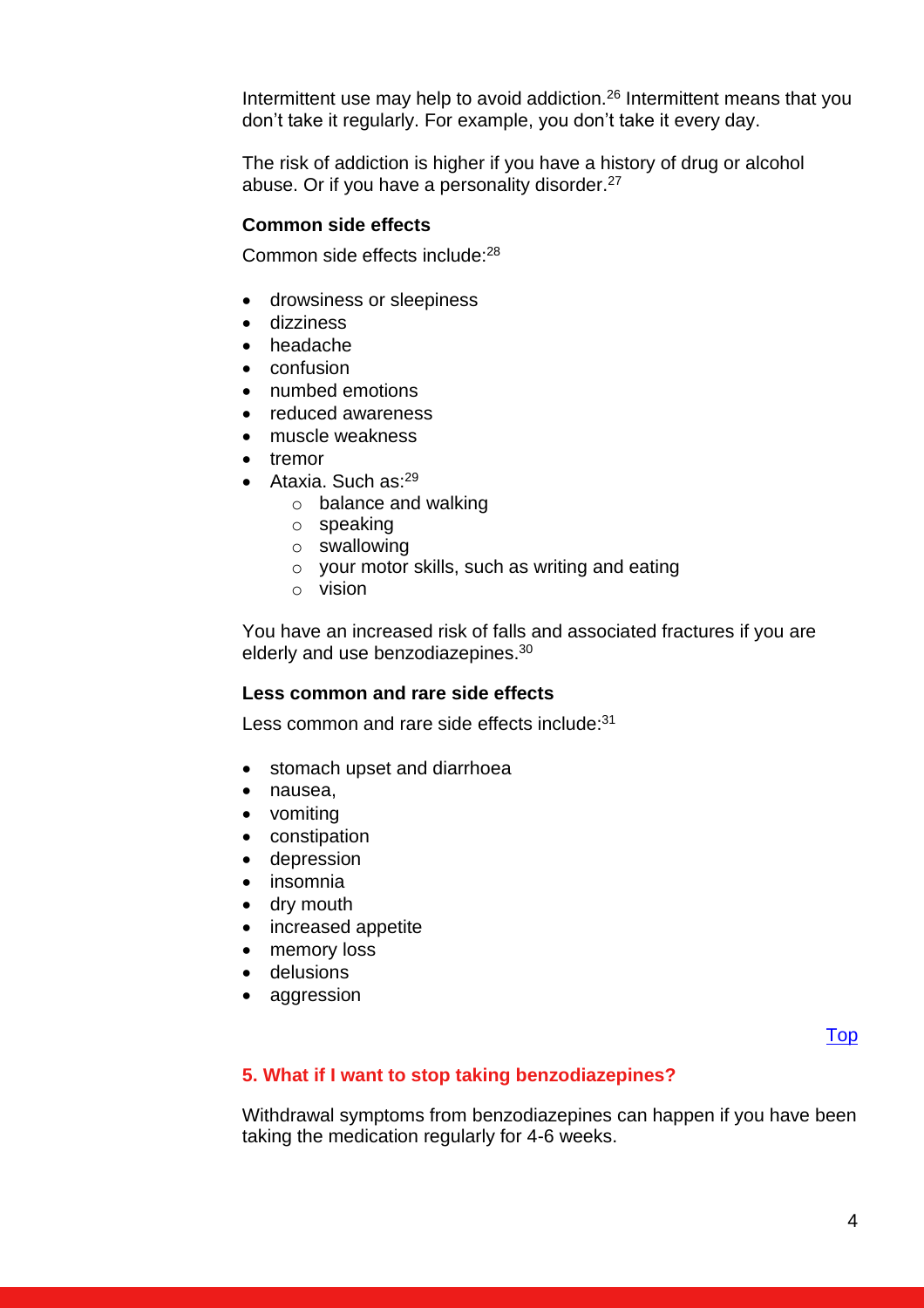Talk to your doctor about stopping if you have been taking benzodiazepines regularly for more than 4-6 weeks. They will be able to help you stop taking them.

It is safer to reduce your medication slowly with your doctor's support. This is because your body will be used to the medication and you might experience withdrawal symptoms.<sup>32</sup>

These are some common physical side effects of withdrawal.<sup>33</sup>

- Stiffness
- Weakness
- Stomach problems
- Flu-like symptoms
- Visual problems

These are some common psychological side effects of withdrawal.<sup>34</sup>

- Anxiety
- Insomnia
- Nightmares
- Depersonalisation
- Problems with memory and concentration
- Depression
- Hallucinations. This is when you see, her, smell or feel things that are not there.
- Delusions. This is where you have beliefs that don't match reality

## **When will withdrawal side effects stop?**

Your withdrawal side effects will usually stop after a few weeks.<sup>35</sup> But they can last longer for a small amount of people. You may not get withdrawal side effects when you stop your benzodiazepine medication.

You should talk to your doctor or local pharmacist if you are worried about the withdrawal effects of benzodiazepines.

## **Is there anything that can help with my symptoms through withdrawal?** <sup>36</sup>

Antidepressant and mood stabilizing drugs may help with the withdrawal effects of benzodiazepines.

If you have insomnia you may benefit from treatment with melatonin.

If you have a panic disorder you may benefit from cognitive behavioural therapy whilst you are coming off the medication.

You can find more information about depersonalisation in our factsheet **'Dissociative Disorders'** at [www.rethink.org.](http://www.rethink.org/) Or call our General Enquires team on 0121 522 7007 and ask them to send you a copy of our factsheet.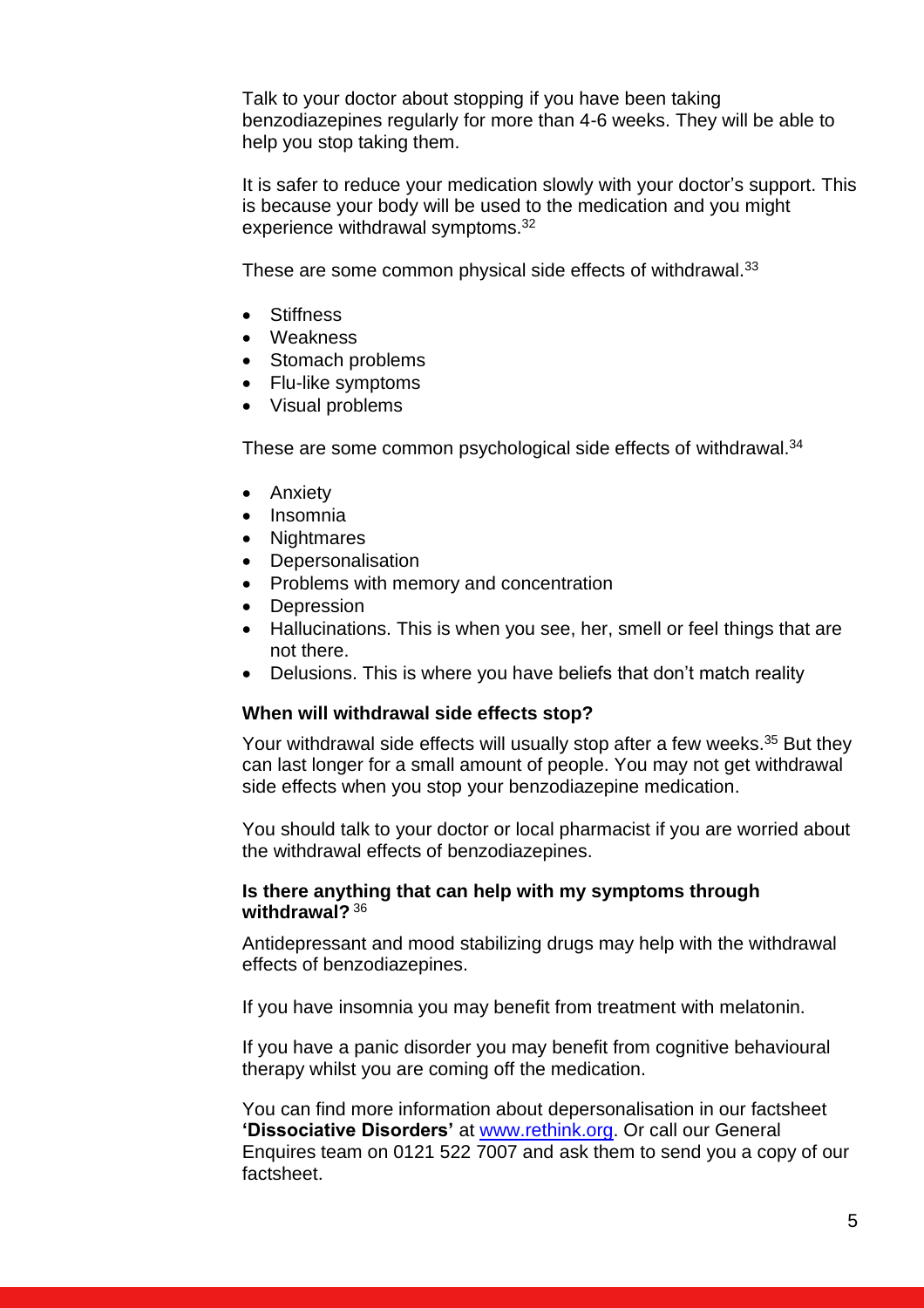# <span id="page-5-0"></span>**6. Do benzodiazepines affect other medication?**

Tell your doctor about any medicines you are taking before you start to 6ake benzodiazepines. This includes any supplements or herbal medicines you take. Benzodiazepines can react with other types of medication and cause more side effects such as extra tiredness or low blood pressure. Medication that can react with benzodiazepines includes: 37

- antidepressants,
- antipsychotic medication,
- antihistamines, and
- beta-blockers.

[Top](#page-0-2)

# <span id="page-5-1"></span>**7. Does alcohol affect my benzodiazepines?**

Alcohol can increase the sedative effect of benzodiazepines. If you drink alcohol whilst taking benzodiazepines you are likely to feel more tired. 38

[Top](#page-0-2)

# **8. [Can I drive when taking benzodiazepines?](#page-6-0)**

Taking benzodiazepines can affect the way you drive. For example, they can:<sup>39</sup>

- affect your judgement,
- make your reaction times slower, and
- make you tired

If you are affected by your medication you should not drive until the effects wear off.

It is illegal to drive if you are affected by drugs such as benzodiazepines.<sup>40</sup> Ask your doctor if you are safe to drive whilst taking your medication.

You should tell the DVLA if you are taking medication that may affect your driving. You should also tell them if you have a medical condition that could affect your driving.

You can find more information about **'Driving and mental illness'** at [www.rethink.org.](http://www.rethink.org/) Or call our General Enquires team on 0121 522 7007 and ask them to send you a copy of our factsheet.

[Top](#page-0-2)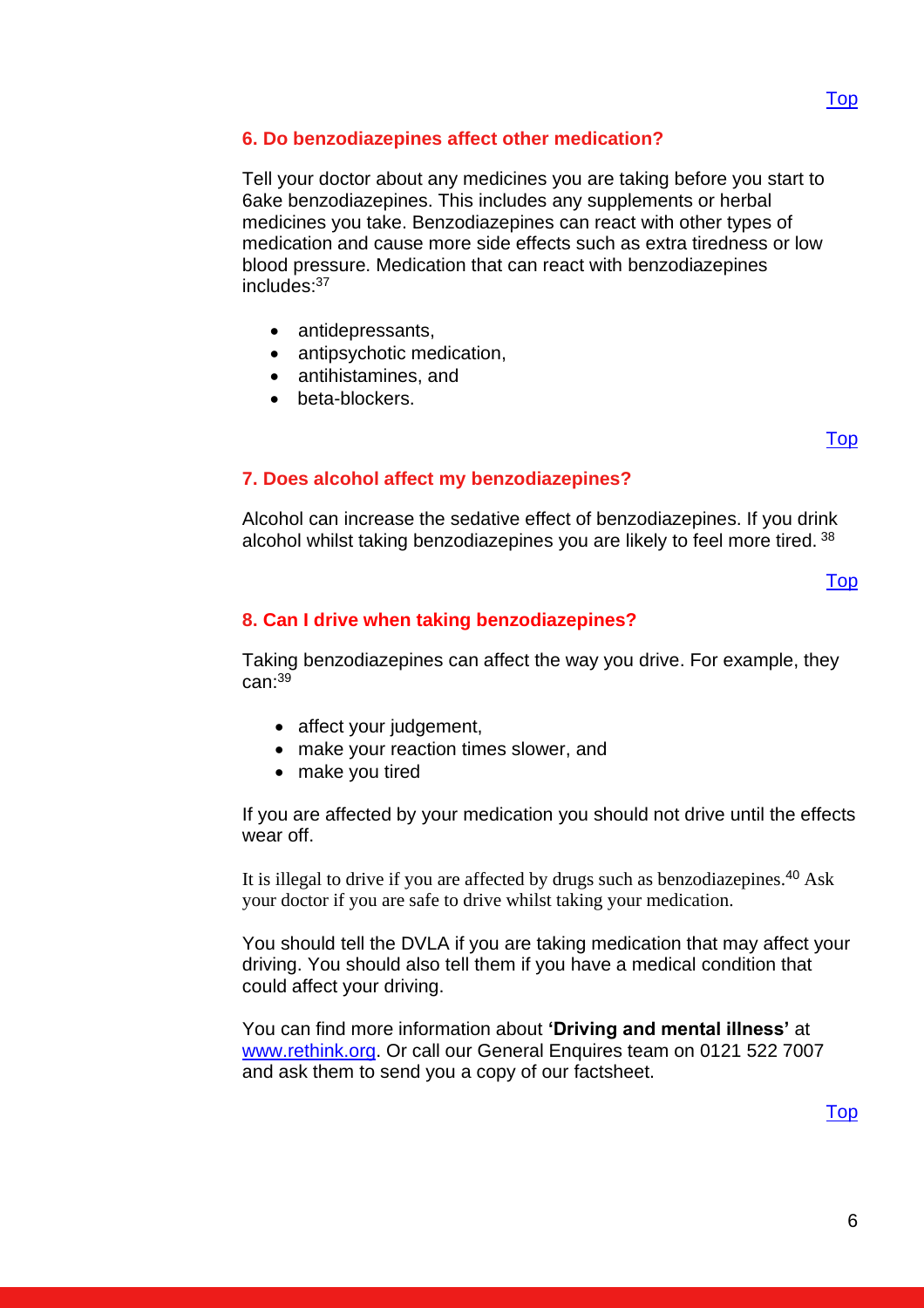# <span id="page-6-0"></span>**9. Can I take my benzodiazepines overseas? <sup>41</sup>**

Benzodiazepines are a controlled drug. Controlled drugs mean that there are legal controls that must be followed.

If you travel overseas with your benzodiazepines you need to:

- prove it is prescribed to you, or
- get a personal licence if you're travelling for at 3 months or more. Or carrying enough medication to last you 3 months or more.

# **How do I prove my medication is prescribed to me?**

You need to get a letter from the professional who prescribed you the medication. The letter must include:

- your name,
- what countries you are going to,
- when you are going to these countries,
- a list of your medicine,
- your dose and strength of medication, and
- the signature of the professional who gave you the medication.

# **How do I get a personal licence?**

You will need to:

- fill in an application form,
- get a letter to prove your medication is prescribed to you
- send your application and letter to dflu.ie@homeoffice.gsi.gov.uk
- apply at least 10 days before travel

You can fill out your application form through the below website link:

[www.gov.uk/government/publications/personal-import-export-licence](http://www.gov.uk/government/publications/personal-import-export-licence-application-form)[application-form](http://www.gov.uk/government/publications/personal-import-export-licence-application-form)

# [Top](#page-0-2)

# <span id="page-6-1"></span>**10. What else should I consider before taking benzodiazepines?**

## **Sex**

Benzodiazepines do not have any known effects on sexual performance. But drowsiness might have an impact on your sex life.

# **Pregnancy**

Benzodiazepines should not be used regularly during pregnancy. They should only be used to help control seizures. If benzodiazepines are taken during pregnancy, this can affect the baby when it is born. The baby can get withdrawal symptoms. The baby can have breathing problems and low body temperature. 42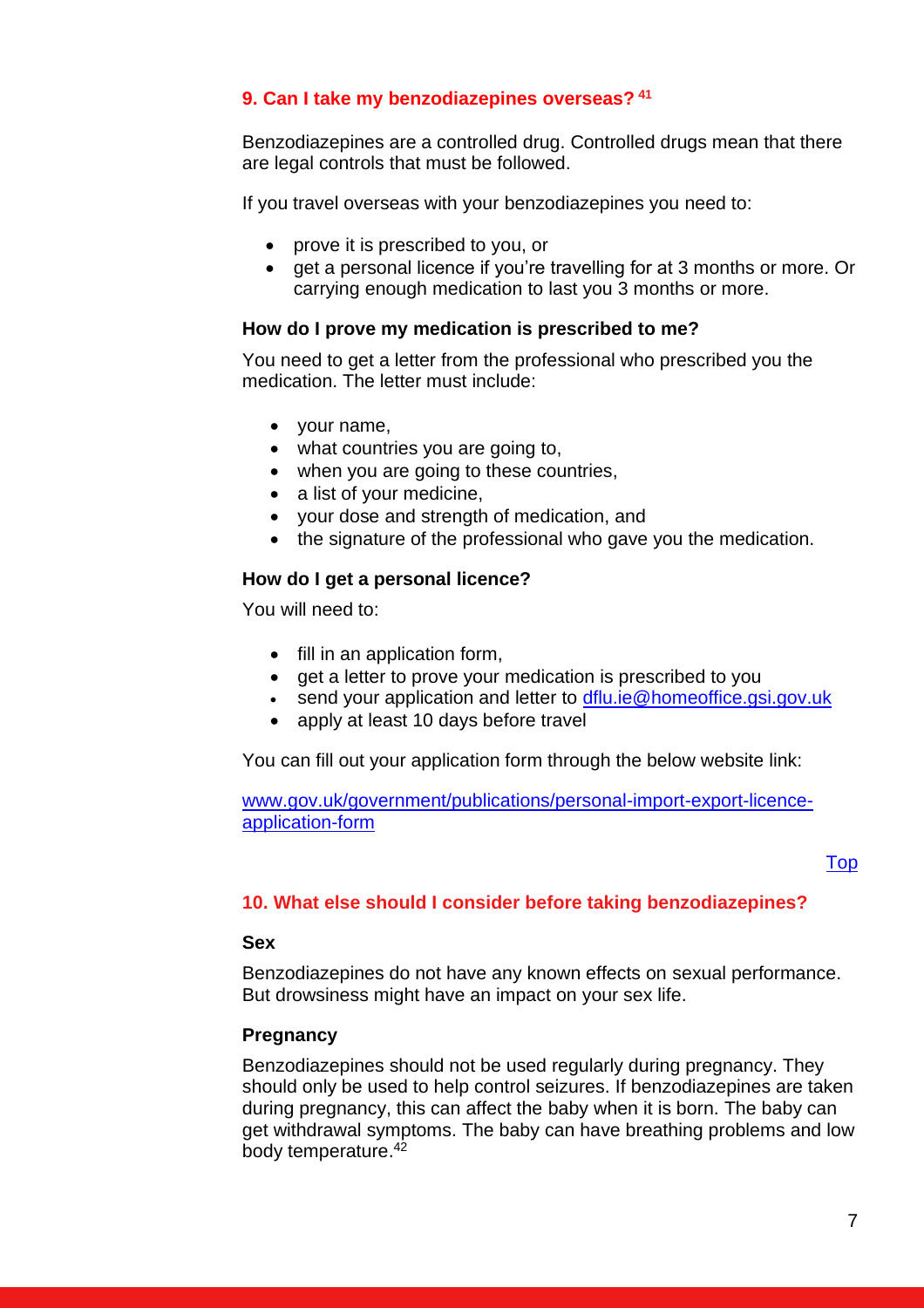Tell your midwife and other healthcare professionals if you've been taking benzodiazepines through your pregnancy.

But there is no evidence to say that taking benzodiazepines before pregnancy will have a negative effect on pregnancy or birth.

## **Breastfeeding**

You should not breastfeed while taking benzodiazepines. <sup>43</sup> Medication you take will be in your breast milk.

#### [Top](#page-0-2)

**Useful** Contacts

#### **PostScript 360**

This is a user-led charity. It aims to help people and their families who are affected by addiction to benzodiazepines, tranquilisers, sleeping tablets and any other drugs which have similar effects.

**Telephone:** 0117 966 3629 **Address:**1 st Floor, East Wing, The Kingswood Estate, Britannia Road, Kingswood, Bristol, BS15 8DP **Email**: [info@postscript360.org.uk](mailto:info@postscript360.org.uk) **Website**:<https://postscript360.org.uk/>

#### **Bristol and District Tranquiliser Project**

This organisation gives support and advice to people who are taking prescribed benzodiazepines, antidepressants and sleeping tablets. They also support people who are thinking about taking them or are trying withdraw from them.

**Telephone:** 0117 950 0020 (10am – 3:30pm Monday – Thursday). **Address:** Suite 5A Westbury Court, Church Road, Westbury-on-Trym, Bristol, BS9 3EF.

**Website:** [www.btpinfo.org.uk](http://www.btpinfo.org.uk/)

|                                                                                 | <sup>1</sup> Joint Formulary Committee. British National Formulary 69. London:<br>Pharmaceutical Press; 2015. Page 225 para 4.1. |  |
|---------------------------------------------------------------------------------|----------------------------------------------------------------------------------------------------------------------------------|--|
| <b>References</b>                                                               | $2$ As note 1 page 226. Para 4.1                                                                                                 |  |
|                                                                                 | <sup>3</sup> As note 1 page 231. Para 4.1.2 benzodiazepines                                                                      |  |
|                                                                                 | <sup>4</sup> As note 1 page 231. Para 4.1.2 benzodiazepines                                                                      |  |
| <sup>5</sup> As note 1 page 231. Para 4.1.2 benzodiazepines                     |                                                                                                                                  |  |
| <sup>6</sup> As note 1 page 226. Para 4.1.2 benzodiazepines                     |                                                                                                                                  |  |
|                                                                                 | $7$ As note 1 page 338                                                                                                           |  |
| <sup>8</sup> As note 1 page 226. Para 4.1.1                                     |                                                                                                                                  |  |
| <sup>9</sup> David Taylor, Carole Paton, Shitij Kapur. The Maudsley Prescribing |                                                                                                                                  |  |
| Guidelines. 12 <sup>th</sup> edition. Wiley Blackwell. Page 343.                |                                                                                                                                  |  |
|                                                                                 | <sup>10</sup> As note 1 page 227 Para 4.1.2 benzodiazepines                                                                      |  |
| <sup>11</sup> As note 1 page 227 Para 4.1.2 benzodiazepines                     |                                                                                                                                  |  |
| <sup>12</sup> As note 1 page 227 Para 4.1.2 benzodiazepines                     |                                                                                                                                  |  |
|                                                                                 | <sup>13</sup> As note 1 page 227 Para 4.1.2 benzodiazepines                                                                      |  |

<u>[Top](#page-0-3)</u>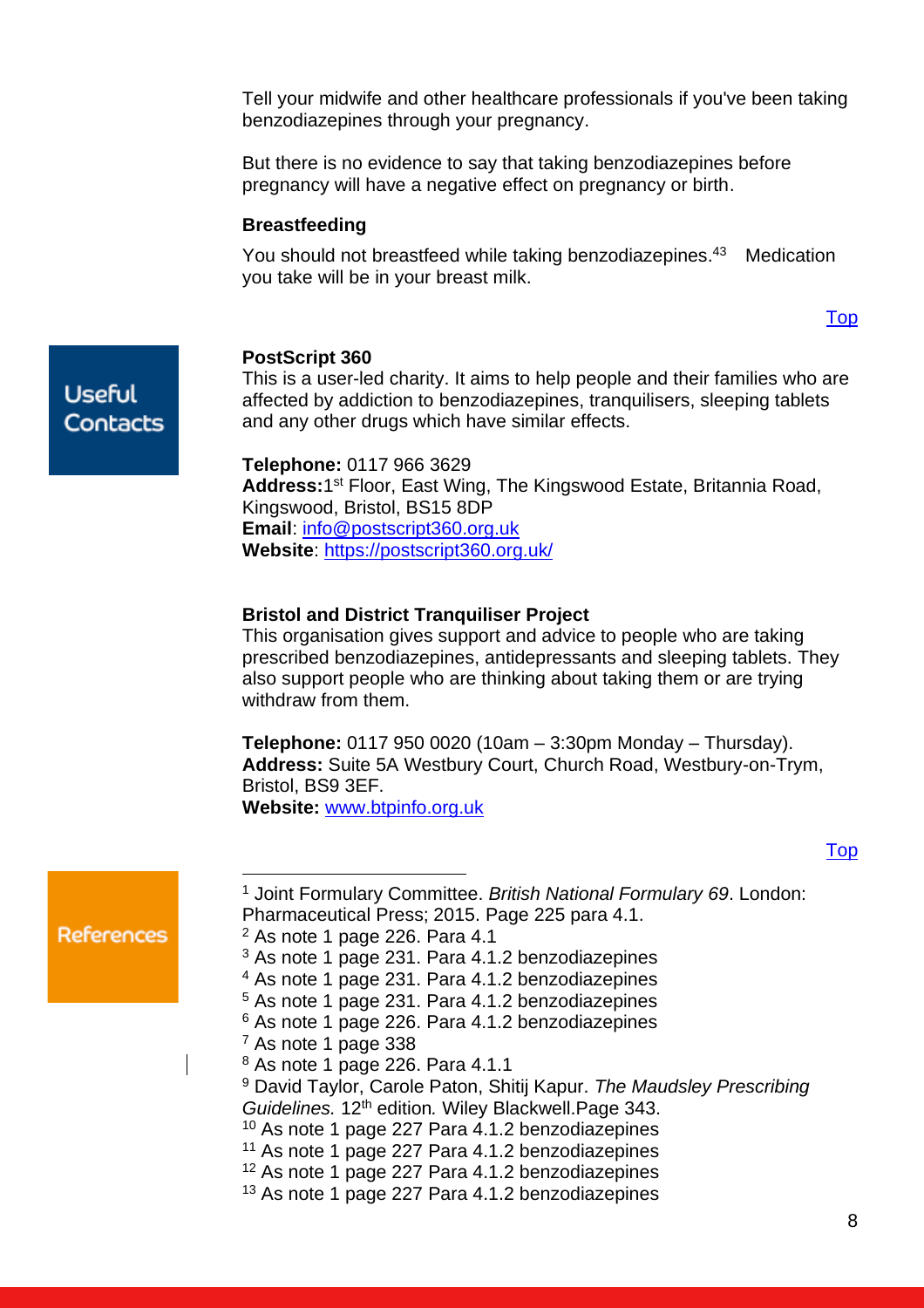<sup>14</sup> As note 1 page 227 Para 4.1.2 benzodiazepines As note 1 page 231 Para 4.1.2 benzodiazepines As note 1 page 231 Para 4.1.2 benzodiazepines As note 1 page 338 As note 1 page 231 Para 4.1.2 benzodiazepines As note 1 page 227 Para 4.1.2 benzodiazepines <sup>20</sup> As note 1 page 232 para diazepam As note 1 page 231 Para 4.1.2 benzodiazepines As note 1 page 231 Para 4.1.2 benzodiazepines As note 1 page 231 Para 4.1.2 benzodiazepines As note 1page 225, para.4.1. As note 1 page 226 s.4.1. As note 9 page 346 EMC. *Diazepam*. <https://www.medicines.org.uk/emc/product/4522/smpc%20para%204.8> para 4.4 (accessed 9th August 2019) EMC. *Diazepam*. [https://www.medicines.org.uk/emc/product/4522/smpc](https://www.medicines.org.uk/emc/product/4522/smpc%20para%204.8)  [para 4.8](https://www.medicines.org.uk/emc/product/4522/smpc%20para%204.8) (accessed 9th August 2019) NHS. Ataxia.<https://www.nhs.uk/conditions/ataxia/> (accessed 9<sup>th</sup> August 2019) As note 28 As note 28 As note 9 page 346. As note 9 page 346. As note 9 page 346. <sup>35</sup> As note 9page 346. As note 9 page 348 <sup>37</sup> As note 1 page 918 As note 1 page 918 As note 1 page 225 s4, Road Traffic Act 1988 c52 Gov.uk. *Travelling with a medicine containing a controlled drug.* <https://www.gov.uk/travelling-controlled-drugs> (accessed 13th August 2019)

As note 1 page 227 para4.1.1

As note 1 page 227.